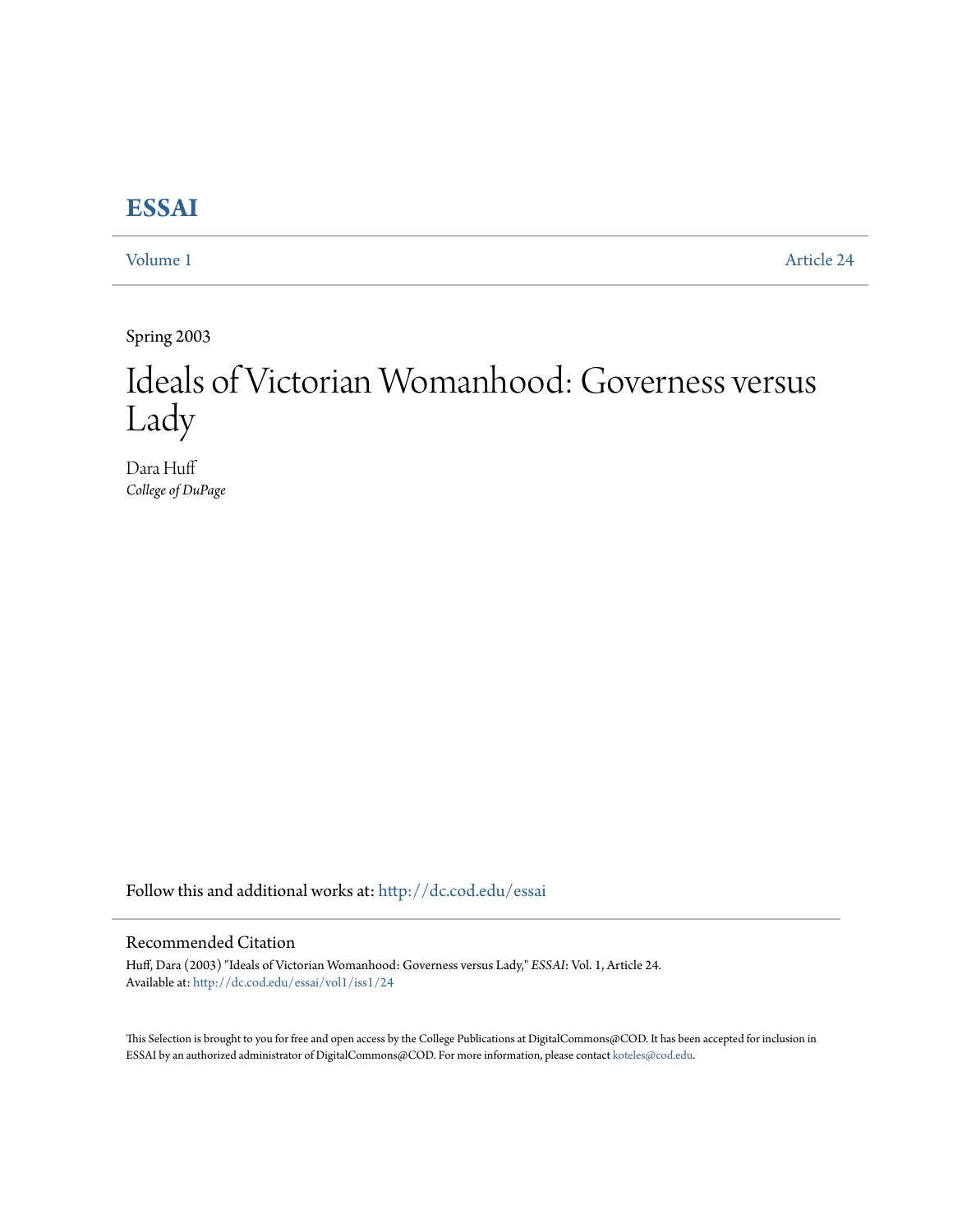Ideals of Victorian Womanhood: Governess versus Lady

#### by Dara Huff

#### (English 103)

The Assignment: Students were assigned to write 2 researched papers totaling at least 12 pages based on their careful study of Charlotte Brontë's *Jane Eyre* from interdisciplinary perspectives.

**T** omen within the middle and upper class of England's Victorian era represented what society designed as the perfect lady: a woman of leisure defined by her matrimonial and maternal status. Women were expected to locate themselves within a setting of family and domesticity. **W** designed as the perfect lady: a woman of leisure defined by her matrimonial and maternal status. Women were expected to locate themselves within a setting of family and domestic One social role that challenged this ide governess has existed as instructress to other families' children. Her role, however, never initiated such heated deliberation as it did throughout mid-Victorian England, as evidenced by Jane Eyre, a novel published by a governess named Charlotte Brontë, which inspired an exceptional amount of critique on the position of the female instructor. In England, the governess posed a challenge to society's idealized standards of womanhood by occupying a contradictory social status throughout her career. She was, in almost every sense of the word, a lady; yet because she had to surrender leisure for work, the governess' social status could no longer be on equal terms with other leisurely women. Immediately, she was outcast from the idealized perception of leisurely womanhood, and cast into the realm of those who sought paid employment. Though the qualified governess differed very little from the typical middle class lady, her status could no longer be equivalent to that of her upbringing. This, however, was not usually the fault of the governess, as financial failure or some other misfortunate circumstance demanded that she seek payment. In contrast to other less advantageous roles such as servitude or labor, the position of governess was usually welcomed. Once her new role was initiated, though, the profession would pose many challenges for the governess and society's impression of the ideal womanhood. Her new role was an ambiguous one; newly labeled by scholars as incongruent. An examination of the incongruent role of England's Victorian governess reveals that while privately employed, she challenged the idealism of womanhood as a matrimonial and motherly status.

The governess, though born a lady and bred with the education and gentility descriptive of any middle-class female, was exiled from the ideal of leisurely womanhood. The occurrence of her subordinate position was usually initiated by some unfortunate circumstance through no fault of her own—perhaps a male relative's financial failure or a death which perhaps led to impoverishment (Hughes 147). By becoming a governess, however, she was at least able to uphold her position as a lady, though she was obviously not able to exhibit this fact with financial resources. "…[I]f a woman of birth and education found herself in financial distress, and had no relatives who could support her or give her a home, she was justified in seeking the only employment that would not cause her to lose her status. She could find work as a governess" (Peterson 6).

 Whatever her fate, it was likely that the governess could not become a wife and mother, as financial insecurity would not allow it. The governess' destiny contrasted greatly with the idealized matrimonial and maternal fate of other women, and is one of the reasons why the governess challenged the idealism of womanhood. Victorian morale proclaimed marriage as a woman's destined profession, and as the governess was not able to fulfill this destiny, she immediately occupied a cynical role in the eyes of society, and furthered the ambiguity of her status. The governess could not perform a lady's highest calling and so was a "tabooed woman" to men. "...[T]he governess' position neutralized whatever temptation she, as a young woman herself, might have presented to her male associates; to gentlemen she was a 'tabooed woman,' and to male servants she was as unapproachable as any other middle-class lady" (Poovey 128). The governess' inability to encompass ideal womanhood, however,

1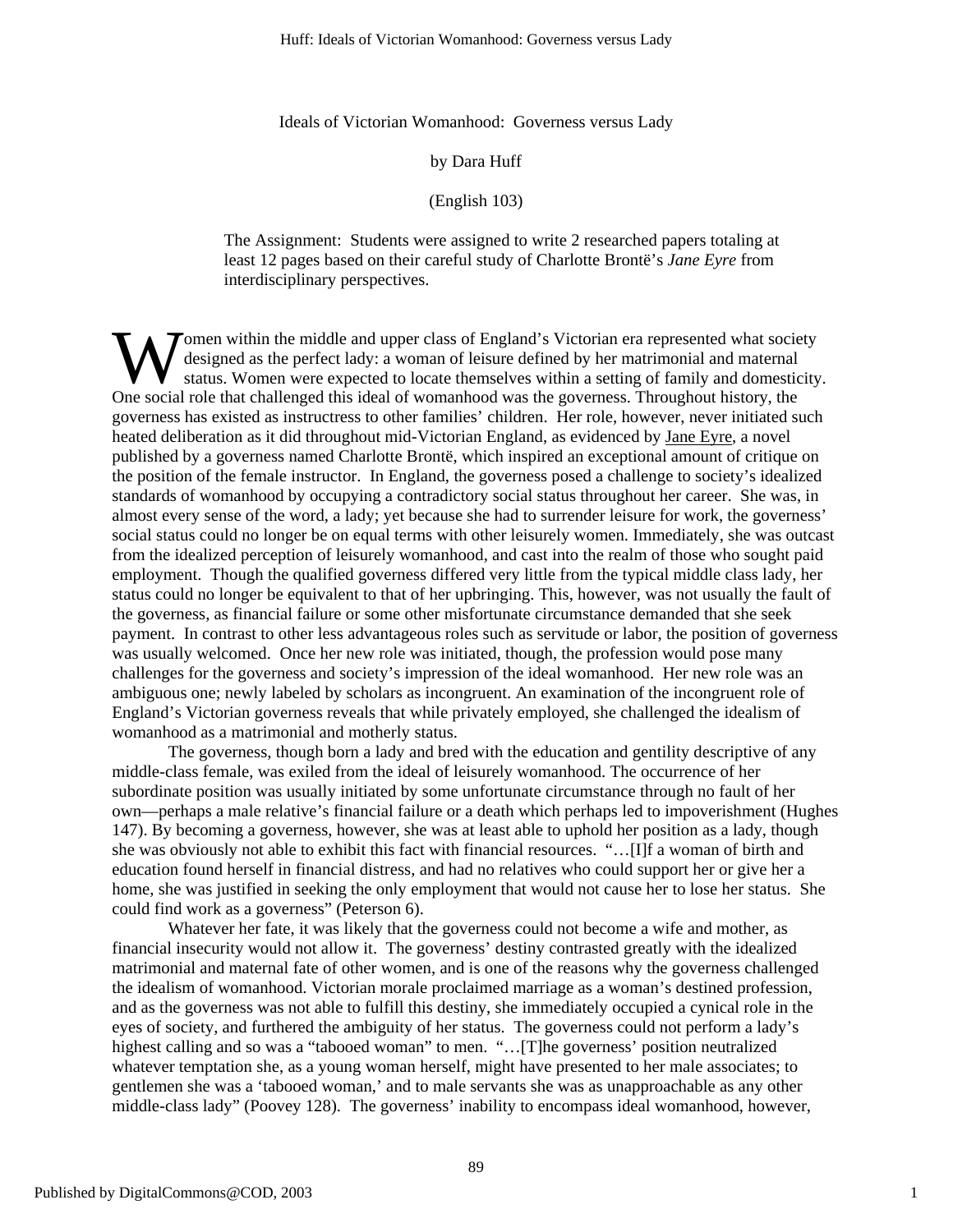was not singly defined by her incapability to marry and procreate. Other conditions helped to further this effect.

One of the conditions for why the governess challenged the ideal womanhood was the fact that she was employed. Behind the idea that a lady was to be married and have children, was a desire that she must also never work outside the home. Leisurehood was the new definition of the middle- and upper class woman. Because of the rising prestige of the middle class, having the funds to employ a private instructress for one's children was an emblem of wealth and rising status. Employment of a governess reaffirmed a family's economic wealth and the leisure enjoyed by the lady of the house, as it was a sign of one's own gentility (Peterson 5). While providing work for a governess signified a family's higher status, being an employed governess elicited disturbing and ambiguous responses because the governess denied her personal appeal and status while elevating her employer's. The challenge was that against traditional female responsibility, the governess followed a masculine model of individualistic self-determination and empowerment. "…[T]he sight of middle-class women going out to work as governesses could not fail to mobilize a set of fears about the collapse of boundaries….between men and women and the separate spheres that they were supposed to occupy" (Hughes 149).

Because of their vulnerable position, governesses in terms of idealistic family values further provoked challenge to the idealization of womanhood. This point is developed by Mary Poovey in her book, Uneven Developments: The Ideological Work of Gender in Mid-Victorian England:

> The image of an arena of freedom for women was, in turn, central to the representation of domesticity as desirable, and this representation, along with a disincentive to work outside the home that it enforced, was instrumental to the image of women as moral and not economic agents, antidotes to the evils of competition, not competitors themselves. (144)

Clearly, while Victorian ideals placed the woman as a mother figure who was to remain inside the home and occupy a leisurely life, the governess challenged this role by being childless, unmarried, and employed outside the home.

Moreover, the crux of this quandary lies in the fact that the governess could not be liable for her perceived aberration. Economic pressure and society was the reason for her dilemma. This point is referred to in "Vanity Fair and Jane Eyre," an article written in 1848 in the prominent journal, Quarterly Review. The author, Lady Eastlake, comments on the plight of the governess as one that is more punishing and obscure than any other class as the governess, though not as "liable to all the vicissitudes of life," is irrefutably supplied by them (176). Lady Eastlake goes on to say: "There is no other class which so cruelly requires its members to be, in birth, mind, and manners, above their station, in order to fit them for their station" (176-77). Simply stated, it was this conflict of social standards and roles that became the source of the challenges posed by governesses to their lady counterparts.

Conflicts and prejudices formed throughout society and the private household because of the uncertain status of the Victorian governess. Society sensed the contradictions of the position of the governess and sought to understand its implications more fully:

> Incongruent social status results in confused and often contradictory behavior, both from the individual and his or her associates…If we look at the behavior of the members of the family toward the governess from the perspective of her incongruent position, it becomes comprehensible as a statement-in-action of the contradictions they sensed (Peterson 12).

As a whole, middle class family members consistently attempted to disassociate themselves from classes of inferior position. Yet, the governess inhabited a class of her own in many people's opinion and so society was always uncertain of how to treat her. "The real discomfort of a governess' position in a private family arises from the fact that it is undefined. She is not a relation, not a guest, not a mistress, not a servant—but something made up of all. No one knows exactly how to treat her" (Peterson 10). For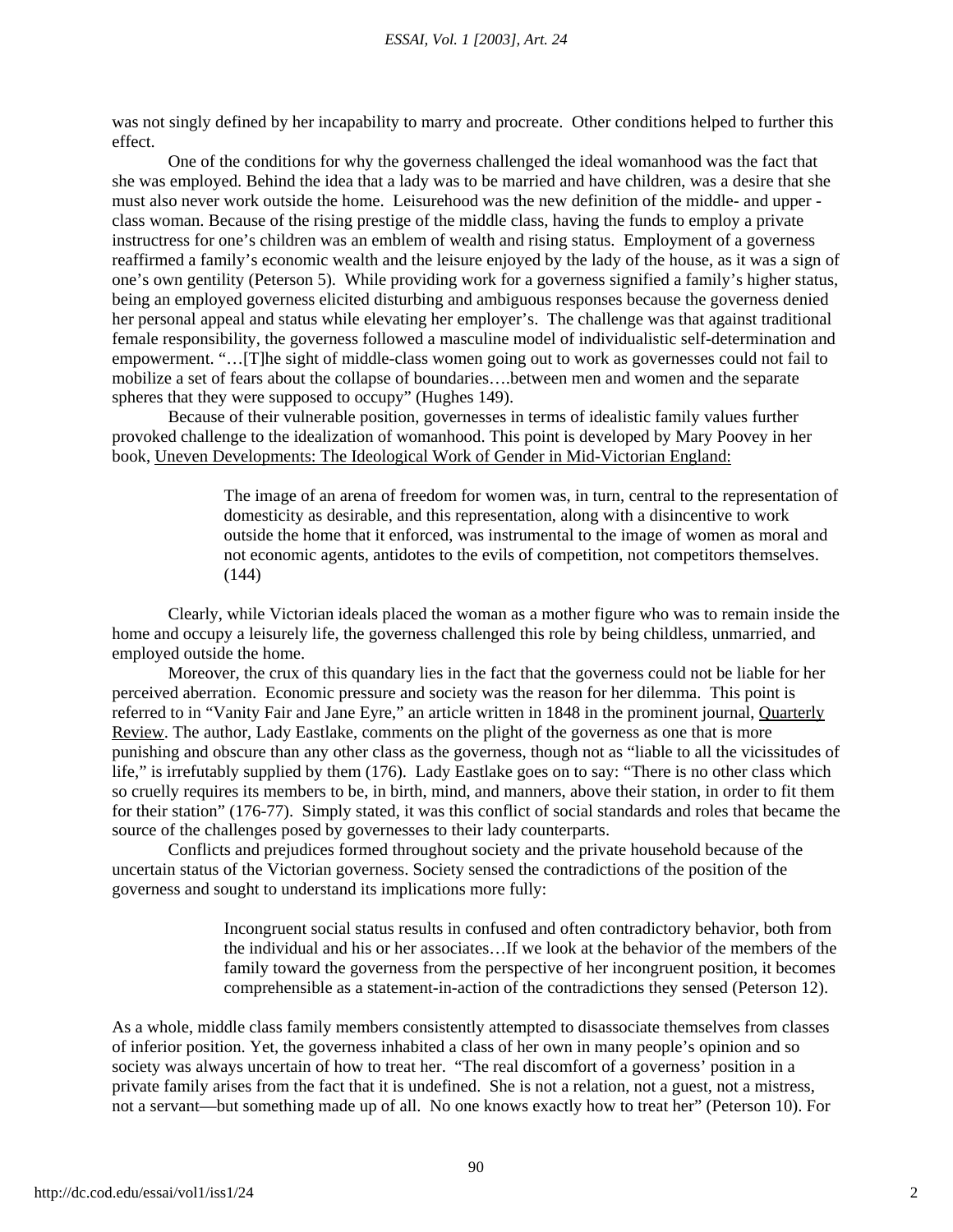instance, in public, the governess might one day be shown off by her employers, while the next, she would be treated as an inferior. Her education and genteel attributes might be flattered on one occasion and the next, be ignored. A passage that perhaps best illustrates the social incongruence of the governess, and relates to Charlotte Brontë's Jane Eyre, is written by Emily Peart, once a governess herself:

> …sometimes [the governess] is made a confidante, and a recipient of family secrets; sometimes she witnesses scenes which ought never to take place; sometimes she is treated with familiarity by one head of the household, and with coldness and suspicion by the other; noticed alike with approbation and jealousy; unavoidably witnessing and hearing much which should never go beyond the family circle....It is this very position – this anomalous half-way place, which has given rise so often to what is unpleasant, and has caused a kind of unacknowledged slur to rest on the name of 'governess.' (qtd. in Broughton 103-4)

It is interesting to note a few similarities between the previous passage and certain passages in the novel Jane Eyre. The sentence, "…sometimes she witnesses scenes which ought never to take place," can be compared to Jane's inadvertent participation with Mr. Mason's strange accident in Chapter 20 and the fire that Jane suspects Grace Poole of starting in Chapter 15. Also, the line, "…sometimes she is treated with familiarity by one head of the household, and with coldness and suspicion by the other; noticed alike with approbation and jealousy," can be correlated to Jane's friendship with her approving employer, Mr. Rochester and the cold tension between Jane and the suspicious Miss Ingram. Finally, there is another intriguing resemblance demonstrated by the sentence, "…unavoidably witnessing and hearing much which should never go beyond the family circle...." During Chapter 15, Jane's knowledge of the story behind Adele's mother and why Adele came to live with Mr. Rochester shows significant similarity with Peart's indication.

 Though it can be assumed that many governesses during their tenure at an employer's house never experienced anything quite as mysterious as Jane's story relates, Jane Eyre serves nonetheless as a further insight into just how contradictory the governess' social status was inside her employer's home. In any case, the governess' position was merely pushed even further into ambiguity due to these social confrontations. Clearly illustrated is how the ideal womanhood and the ambivalent status of the governess were at constant disagreement.

Another interesting point to relate is the incongruence of the relationship between governess and domestic servant. By acknowledging the challenges that the domestic servant introduced to the already uncertain identity of the governess, it can be better understood why the role of the governess conflicted with the traditional women's role. Clearly, the governess did not consider herself a servant, making apparent effort at not being defined as such:

> No one was more anxious to uphold the governess' claims to ladyhood than the governess herself. Severely compromised by the fact that she had left her family home and taken up paid employment, it was inevitable that she should wish to remind the people around her that she had been born and raised a gentlewoman. (Hughes 90)

Domestic servants, however, would often disagree with the governesses' own view of themselves. It was this difference of opinion that caused another challenge to the identity of the governess as a woman who claimed to be a lady. The servants testified that if the governess did not enjoy the leisure their employers did, then the governess was not a lady, and therefore, no better than themselves. While the employer strove to differentiate themselves from the governess, the servants tried to point out how little different their own situation was to the governess'.

 Of course, the position of governess became oversaturated with an abundant amount of women. Many of these women were incompetent to teach morals, manners, and education to the minds of children. An 1859 essay entitled "Female Industry" written by Harriet Martineau, an English novelist and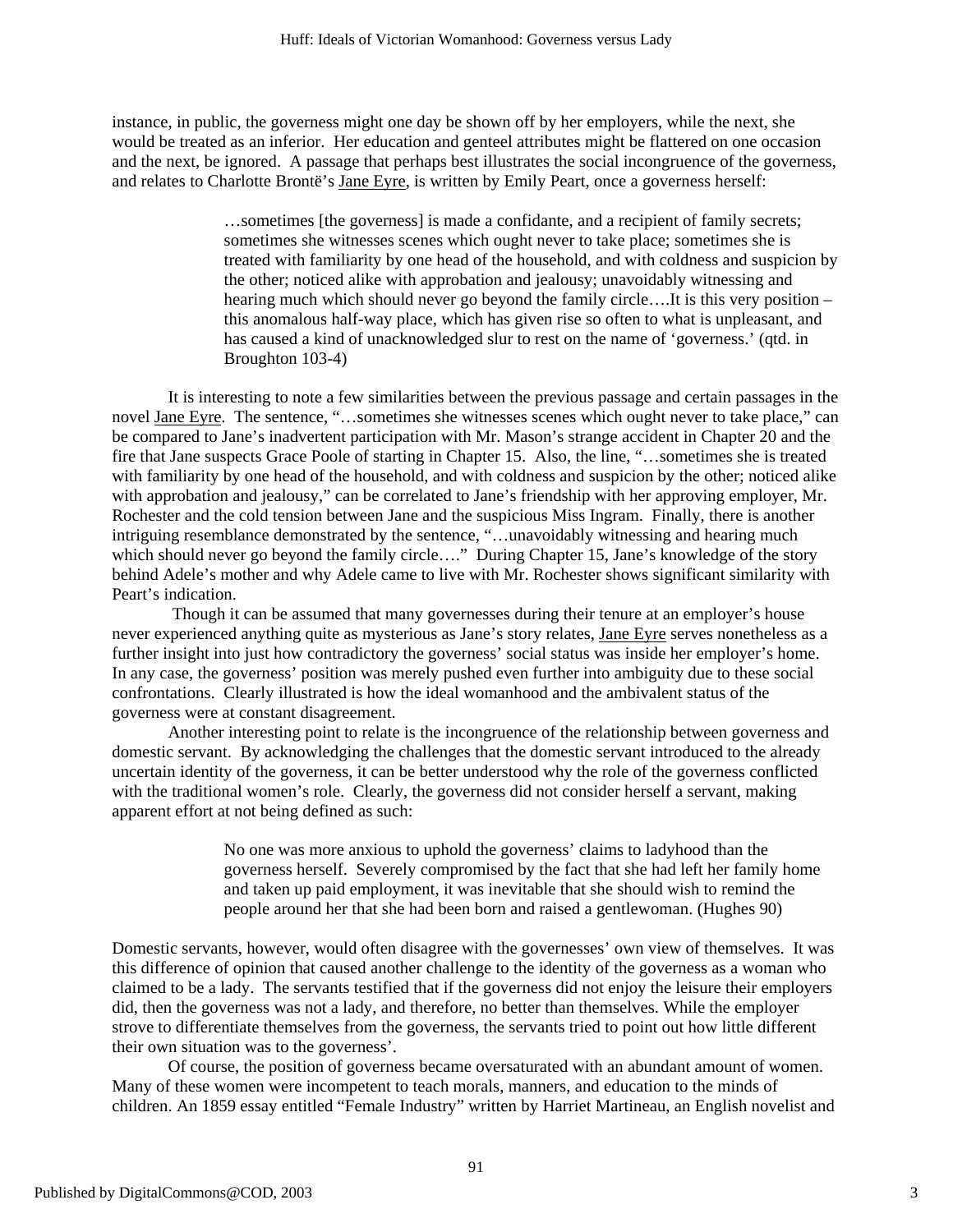economist, argues that the plight of the governess is heightened due to the fact that the position is crowded by underqualified women who were simply seeking to raise their lower status. As Martineau explains, "The injury to the qualified governesses is cruel. The reputation of the whole class suffers by the faults of its lowest members; the emolument is depressed, first by the low average quality of the work done, and again by the crowded condition of that field of labor" (170).

Perhaps this is one of the reasons why domestic servants harbored a distrust of the position of governess. The position was becoming overwhelmed by common women who sought to raise their status. It must have seemed offensive to a servant: a woman who originating from the same class as the servant, trying to present herself as one with a higher social rank and thus claiming to be more attention worthy. In any event, it is indisputable that the governess did not fail to cause reflection among all classes of people during the mid-Victorian era. The servants, the employers, and society in general all recognized the governess' position as ambiguous and challenging toward the traditions of female role.

 There can certainly be no argument against the fact that the governess challenged ideal womanhood, or that it invited an advance of possibilities open to women. It can be debated, however, that the governess experienced prejudice from society and her employers due to her incongruent status. It can never be known for sure if the statements made in personal diaries, journals, or essays are indeed the subjective opinions of zealous writer's, both governesses and society included. This point is made clear by Katherine Hughes when she states:

> In reality the infinite combination of social circumstance and human personality make it impossible to be so certain about who was to blame: there were sensitive and insensitive employers, secure and insecure governesses. Doubtless the situation looked quite different depending on where one was standing. (108)

Some may even argue that if the governess experienced prejudice at all, it was most likely attributable to the fact that she was indeed of lower rank and a paid employee, both of which are circumstances that immediately placed her at the discretion of her employers.

Admittedly, in comparison with other female workers of those times, the governess' situation was not entirely bad. They were not subjected to manual labor, such as factory work or cruel living conditions. Yet, despite all this, the amount of controversy that the governess instituted is testimony that her position amongst society was tremendously ambiguous. This ambiguity, therefore, elicits an interesting examination of England's mid-Victorian governess and the ideals of society during those times.

 The Victorian governess is an interesting figure for scholars curious about the changing social roles in a kingdom defined by a system of classes and social rank. In particular, the private governess symbolized society's changing ideal of how a woman ought to be defined. The plight of the governess, as some label it, signified the flux of middle-class theory of traditional female role as a field of domesticity and family. Her plight also signified changing social norms such as the employments and professions attained by women who were not part of the working class. Together, restructuring social roles and the figure of the incongruent governess symbolized the slow degeneration of the ideal womanhood as a matrimonial and maternal status.

#### Works Cited

Brontë, Charlotte. Jane Eyre. Dunn, Richard J. Ed. New York-London: W.W. Norton & Company, 2001. 120-130, 177-187.

Eastlake, Elizabeth, Lady. "Vanity Fair and Jane Eyre." Quarterly Review 84 (1848): 153-85. Hughes, Kathryn. The Victorian Governess. London and Rio Grande: The Hambledon Press, 1993.

\_\_\_\_\_\_\_\_\_\_\_\_\_\_\_\_\_\_\_\_\_\_\_\_\_\_\_\_\_